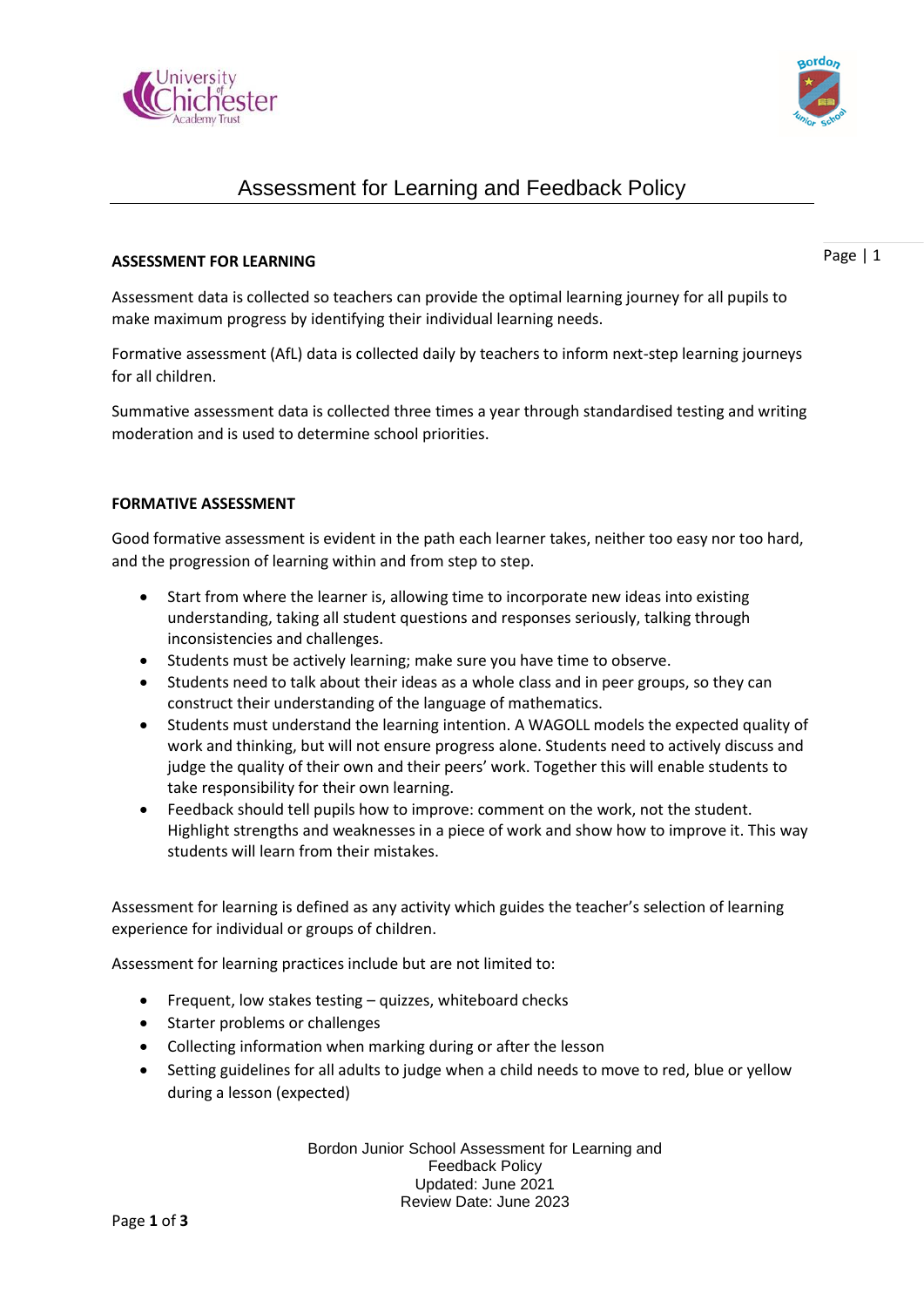



Page | 2

- Pre and follow-up tests in English and Maths (expected)
- Extended writing opportunities
- Exit slips

Pre-unit tests (on green paper) are completed prior to the unit start and used to inform planning. Follow-up tests (on yellow paper) are used to judge progress towards the unit goals and to adjust planning accordingly.

Assessment for Learning practices will be evaluated by examining individual learning journeys and progress over time in books as well as value-added data.

#### **SUMMATIVE ASSESSMENT**

Summative tests are administered at the end of each full-term by a teacher from a different year group. The tests are marked and the scores are submitted within three days of the test for comparison with teacher assessment.

Summative assessment data takes two forms, both of which are recorded on OTrack:

- Statements: students are assessed against each KPI on OTrack.
- Percentage score from summative test.

An evidence-based assessment is then used to indicate each child's position in relation to the end of year expectations.

#### **FEEDBACK**

Feedback is provided with the sole purpose of helping pupils become better learners, becoming more aware of their work, responsible for their learning and resilient in the face of new challenges. It includes feeding forward, feeding back and generating self-assessment.

Feedback to children is provided in four different ways:

- Self-assessment using high-quality models and examples provided by the teacher or found in the pupil's own work
- Peer-assessment against clear criteria and high-quality examples provided by the teacher
- Oral feedback from a teacher or LSA which allows immediate improvement to learning
- Written feedback from a teacher or LSA to provide further reference for pupils to improve their learning.

On the spot feedback during lessons is provided using a coloured mark. When circulating the classroom, if a teacher or LSA notices an area for development in a pupil's work, they place a green mark next to the work. Pupils are expected to look back through their work and think how to

> Bordon Junior School Assessment for Learning and Feedback Policy Updated: June 2021 Review Date: June 2023